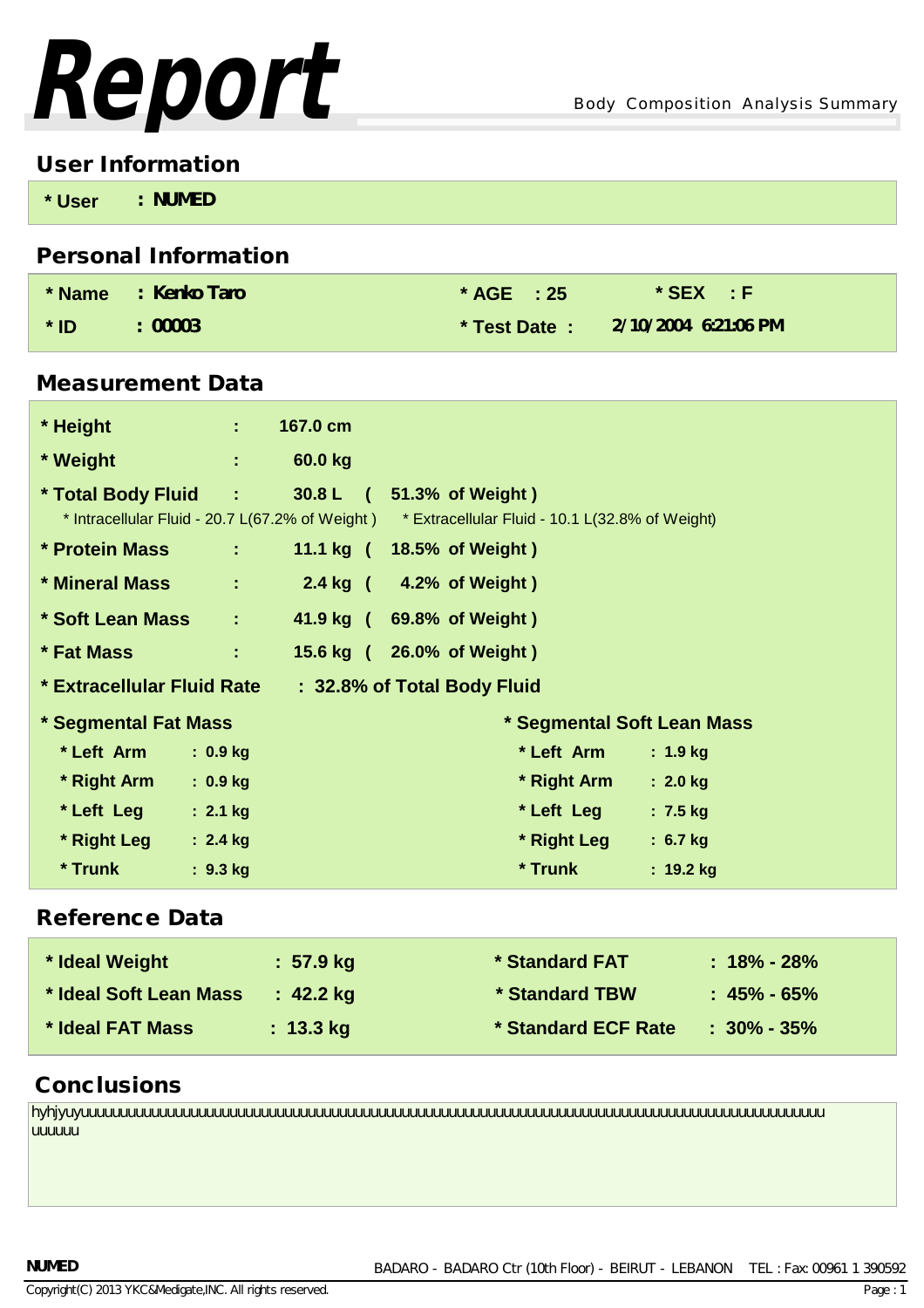

**Final Result**

| <b>Weight Control</b> | Your Normal weight is 58.0Kg. Need of -2.0Kg weight.<br>To maintain normal weight, need of +0.3Kg muscle, -2.3Kg fat mass.                                                                                                                       | <b>Health Index</b> |
|-----------------------|--------------------------------------------------------------------------------------------------------------------------------------------------------------------------------------------------------------------------------------------------|---------------------|
| <b>Balance</b>        | Do appropriate exercise to increase the muscle mass of your arm<br>Need of appropriate exercise and food intake to maintain the balance of fat and muscle.<br>X Please ask your health care professional for more information about your report. | *****               |

**NUMED** 

BADARO - BADARO Ctr (10th Floor) - BEIRUT - LEBANON TEL : Fax: 00961 1 390592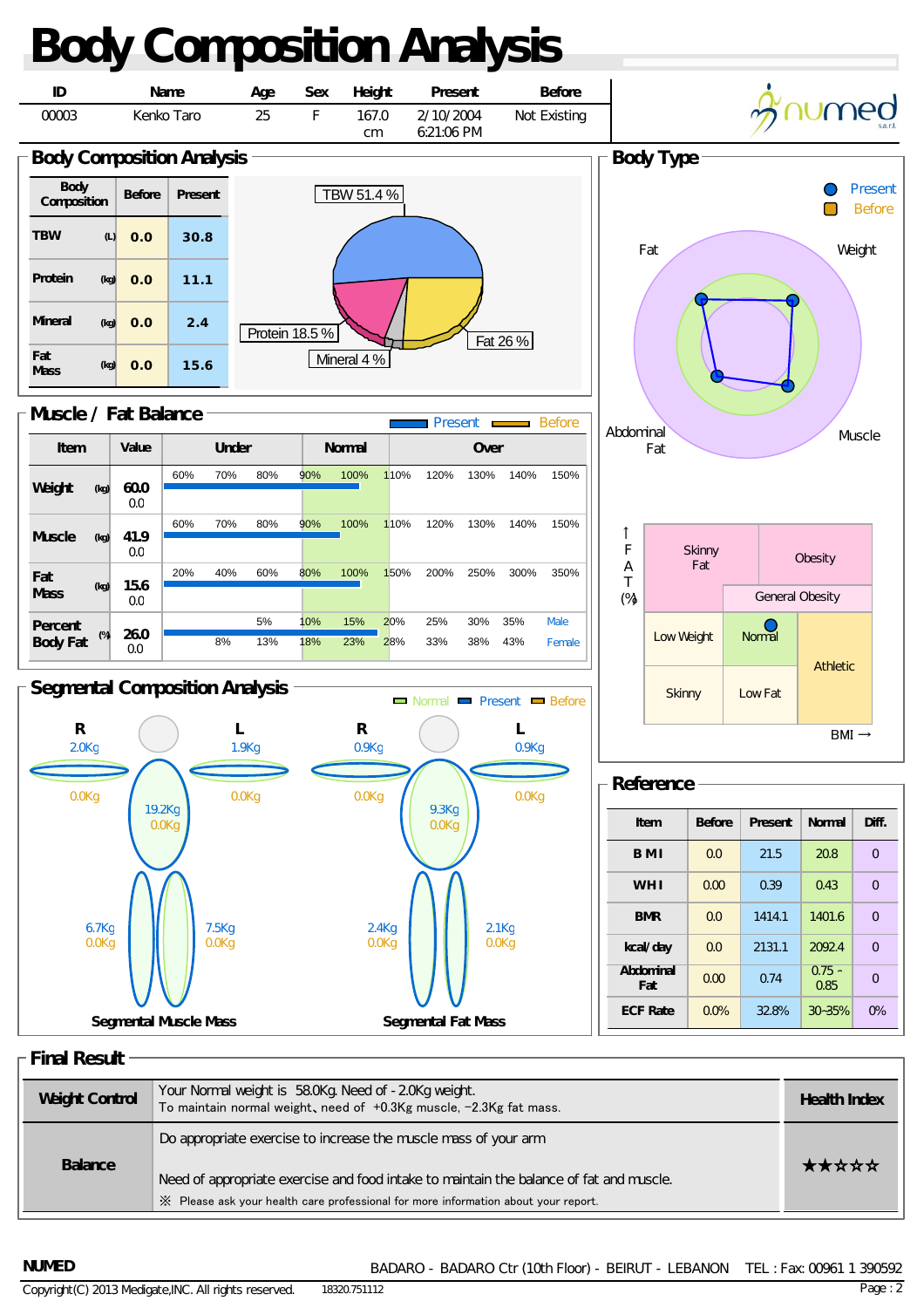# **Segmental Analysis**



BADARO - BADARO Ctr (10th Floor) - BEIRUT - LEBANON TEL : Fax: 00961 1 390592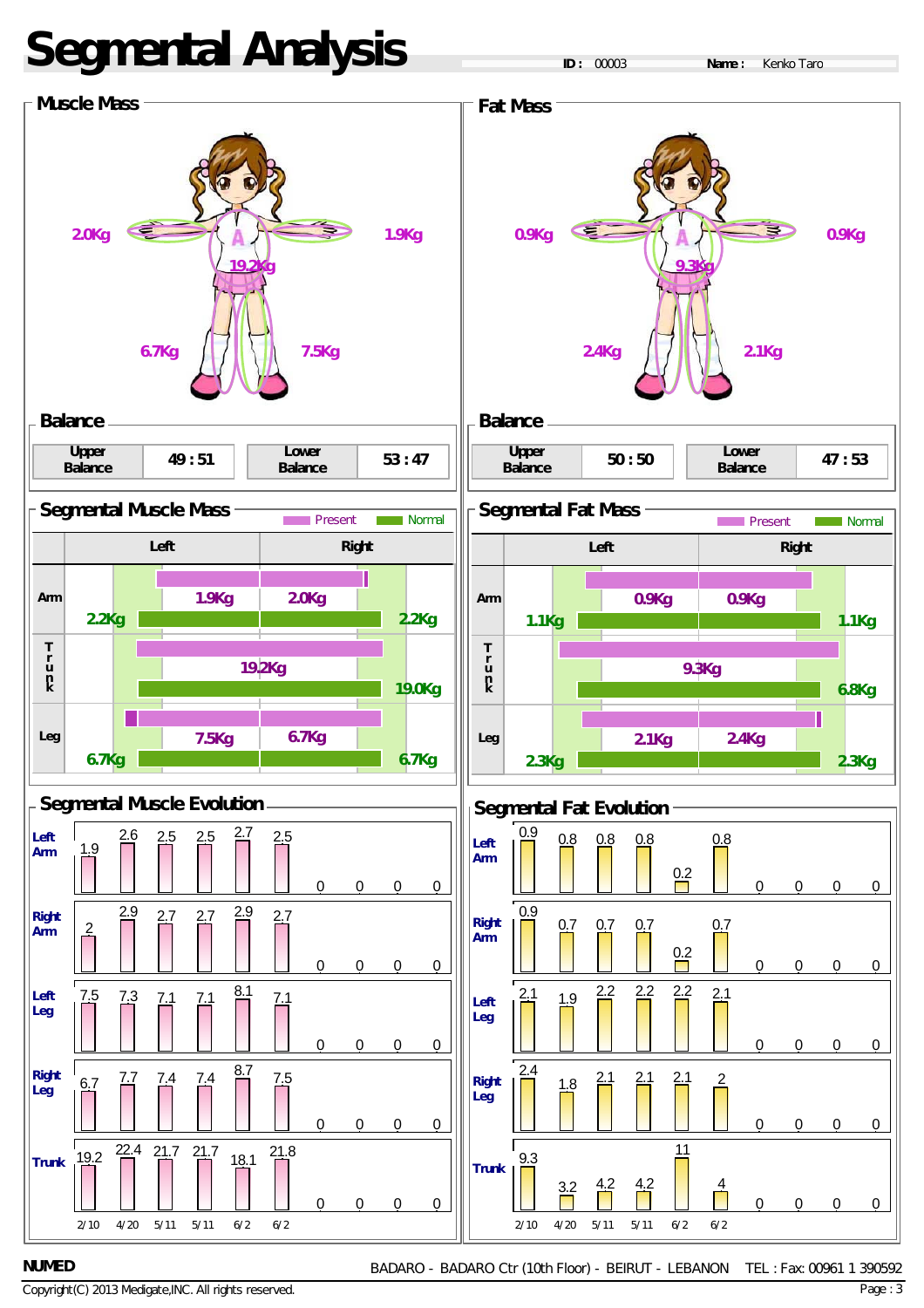# **Body Composition Evolution & Exercise Prescription**

**ID :** 00003 **Name :** Kenko Taro





#### **Exercise Prescription**

| <b>Prescription</b><br><b>Calories</b> | <b>Target Weight</b> | <b>Total Energy</b><br><b>Expenditure</b> | <b>Target Fat Mass</b> | <b>Exercise Level</b> | <b>Weight Target</b><br>Time |
|----------------------------------------|----------------------|-------------------------------------------|------------------------|-----------------------|------------------------------|
| 2092.4 Kcal                            | 58.0 Kg              | 2131.1 Kcal                               | 13.3 Kg                | 500Kcal/day           | about 5 Weeks                |
| $\sim$ $\sim$ $\sim$                   | $\sim$ $\sim$ $\sim$ |                                           |                        |                       |                              |

30-minute per day of jogging for about 80 days is recommended.

After a specific point, adjust caloric prescription and exercise level for balanced ratio of fat and muscle.

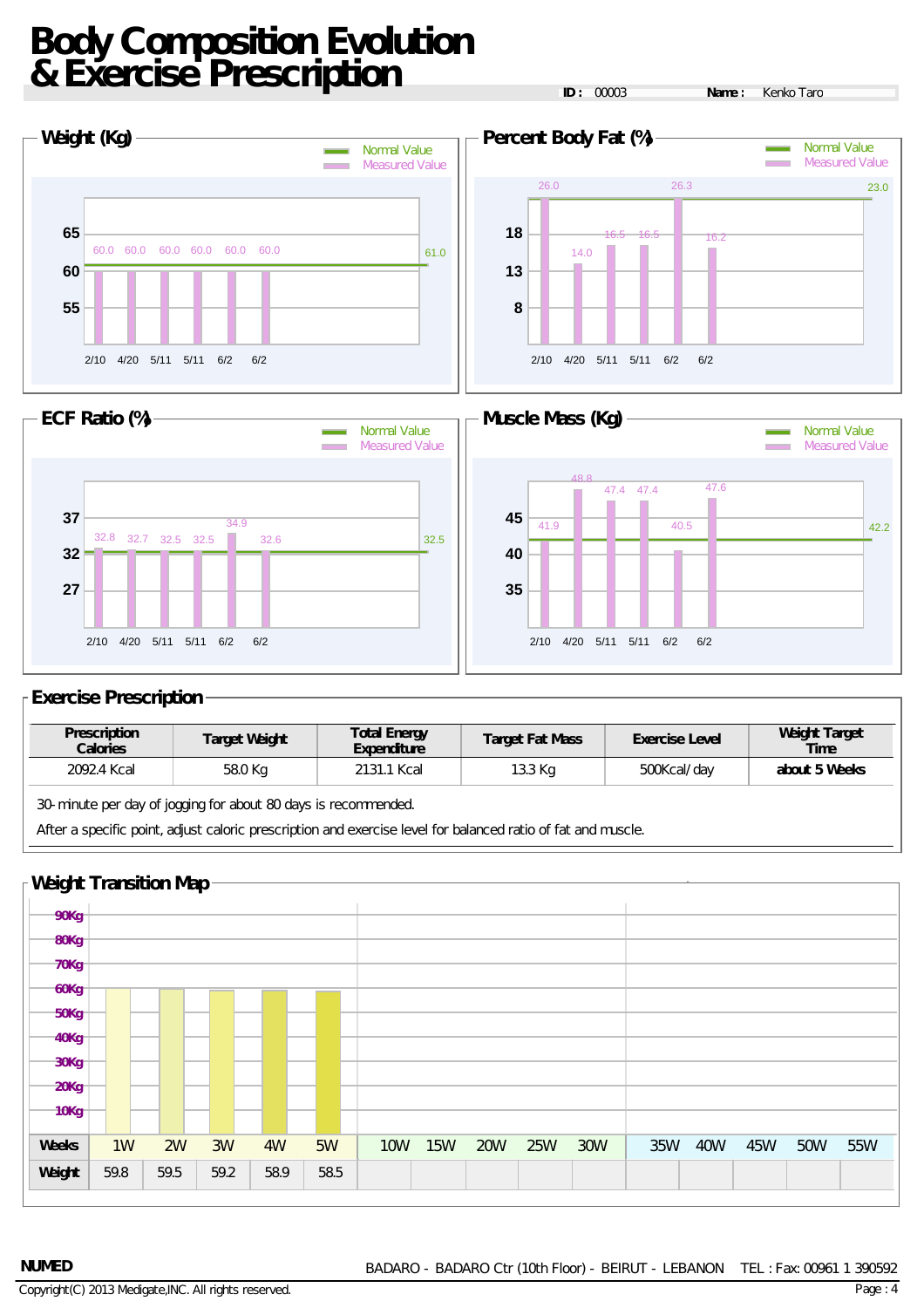#### **Recommended Menu**

| <b>Name</b>             | <b>Characteristic</b>                                                                                                      |
|-------------------------|----------------------------------------------------------------------------------------------------------------------------|
| Cycling                 | Cycling is good for muscular strength of the<br>lower body and cardiorespiratory endurance.                                |
| Walking                 | Walking is good for men and women of all ages<br>because it is low impact on ankles, knees and<br>other lower body joints. |
| Stepper                 | Stepper is good for hip and leg's muscular<br>strength.                                                                    |
| Tennis                  | Tennis is good for cardiorespiratory functional<br>capacity improvement by exercising the whole<br>body.                   |
| Pac Dec Fly             | Pac dec fly is good to improve chest muscle's<br>mass and definition.                                                      |
| Bent-over lateral raise | Bent-over lateral raise is good for shoulder and<br>arm's balance by exercising with dumbbells.                            |
| Leg extension           | Leg extension is simple articulatory exercise to<br>improve thigh muscle strength and volume.                              |

| Sports Supplement Menu $^+$ |  |  |  |  |
|-----------------------------|--|--|--|--|
|                             |  |  |  |  |
|                             |  |  |  |  |
|                             |  |  |  |  |
|                             |  |  |  |  |
|                             |  |  |  |  |
|                             |  |  |  |  |
|                             |  |  |  |  |
|                             |  |  |  |  |
|                             |  |  |  |  |
|                             |  |  |  |  |
|                             |  |  |  |  |
|                             |  |  |  |  |
|                             |  |  |  |  |
|                             |  |  |  |  |
|                             |  |  |  |  |
|                             |  |  |  |  |
|                             |  |  |  |  |
|                             |  |  |  |  |
|                             |  |  |  |  |
|                             |  |  |  |  |
|                             |  |  |  |  |

## **Aerobic Exercise Menu Weight Training Menu**

| <b>NO</b>      | <b>Name</b>                   | Load  | <b>Time</b> | <b>Characteristic</b>                                                                                                        |
|----------------|-------------------------------|-------|-------------|------------------------------------------------------------------------------------------------------------------------------|
| 1              | Treadmill(Runnin<br>g)        | 0.289 | 10          | Treadmill is good for improving<br>the cardiorespiratory system,<br>burning calories and increasing<br>lower limbs strength. |
| $\overline{2}$ | Cycling (Training<br>Machine) | 0.127 | 10          | Cycling is good for muscular<br>strength of the lower body and<br>cardiorespiratory endurance.                               |
| 3              | Stepper                       | 0.036 | 10          | Stepper is good for hip and leg's<br>muscular strength.                                                                      |
| 4              | Swimming                      | 0.156 | 10          | most of body muscles as well as<br>burning energy without<br>stressing the articulations and<br>hones                        |
| 5              | Tennis                        | 0.109 | 10          | Tennis is good for<br>cardiorespiratory functional<br>capacity improvement by<br>exercising the whole body.                  |
| 6              | Aerobic dance                 | 0.105 | 10          | Aerobic dance is good for<br>developing the cardiovascular<br>system.                                                        |
| 7              | <b>Badminton</b>              | 0.097 | 10          | Badminton is good for maintain<br>health and improving overall<br>fitness by exercising the whole<br>body.                   |
| 8              | Jogging                       | 0.135 | 10          | Jogging is good for increasing<br>eněřgy expenditure while<br>develóping endurance.                                          |
| 9              | Walking                       | 0.08  | 10          | Walking is good for men and<br>women of all ages because it is<br>low impact of ankle, knee and<br>waist                     |

| Part                 | <b>Name</b>                       | Load    | <b>Time</b> |
|----------------------|-----------------------------------|---------|-------------|
| Upper<br>Body        | Abs - Crunches                    | $\circ$ |             |
| Upper<br>Body        | Abs - Leg twist                   |         |             |
| Upper<br>Body        | Biceps - Cable<br>curl            |         |             |
| Upper<br>Body        | Shoulders - Side<br>lateral raise |         |             |
| Whole<br>Body        | Dead lift                         |         |             |
| <b>Whole</b><br>Body | Bridge exercise<br>for the core   |         |             |
| Lower<br>Body        | Leg press                         |         |             |
| Lower<br>Body        | Leg curls                         |         |             |
| I ower<br>Body       | Calf Raise                        |         |             |
| Lower<br><b>Body</b> | Hack Squat                        |         |             |

#### **NUMED**

Page : 5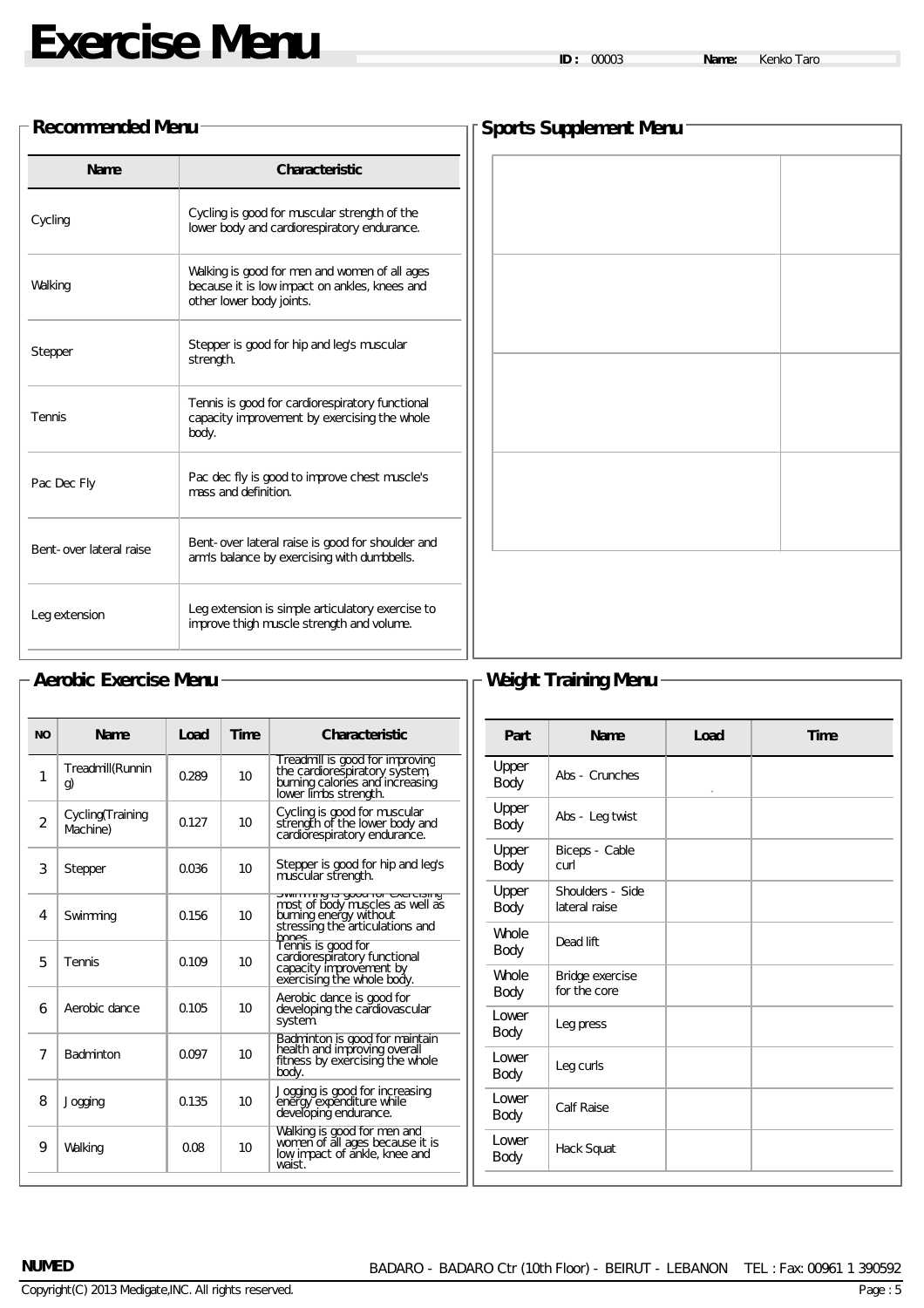# **Exercise Prescription**

## **Exercise Objectives**

|        | <b>Training Phase</b><br>Item                          |              |                |            |                | <b>Improvement Phase</b> |           |           |           |                   | <b>Maintenance</b><br><b>Phase</b> |           |           |
|--------|--------------------------------------------------------|--------------|----------------|------------|----------------|--------------------------|-----------|-----------|-----------|-------------------|------------------------------------|-----------|-----------|
| de des | <b>Weeks</b>                                           | $\mathbf{1}$ | $\overline{2}$ | $\sqrt{3}$ | $\overline{4}$ | 5                        | $6 - 9$   | $10 - 13$ |           | $14 - 16$ 17 - 19 | $20 - 23$                          | $24 - 27$ | 28 Weeks  |
|        | <b>Exercise</b><br>Frequency                           | $\sqrt{3}$   | $\sqrt{3}$     | $\sqrt{3}$ | $\mathfrak{Z}$ | $\mathfrak{Z}$           | $3 - 4$   | $3 - 4$   | $3 - 4$   | $4 - 5$           | $4 - 5$                            | $3 - 4$   | $2 - 3$   |
|        | <b>Exercise</b><br><b>Intensity</b><br>$(\frac{M}{N})$ | $40 - 50$    | 50             | 50         | $60 - 70$      | $60 - 70$                | $70 - 80$ | $70 - 80$ | $70 - 80$ | $70 - 80$         | 70 - 80                            | $70 - 80$ | $70 - 80$ |
|        | Consumption<br><b>Calories</b><br>(Kcal/day)           | 500.0        | 584.0          | 662.5      | 750.0          | 837.5                    | 875.0     | 1000.0    | 1000.0    | 1162.5            | 1250.0                             | 1162.5    | 1000.0    |
|        | Consumption<br><b>Calories</b><br>(Kcal/week)          | 1500.0       | 1751.5         | 1987.5     | 2250.0         | 2512.5                   | 3062.5    | 3500.0    | 3500.0    | 5231.5            | 5625.0                             | 4068.5    | 2500.0    |
|        | <b>Exercise Options: Average duration in minutes.</b>  |              |                |            |                |                          |           |           |           |                   |                                    |           |           |
|        | Walking<br>5.6km/h                                     | 114          | 133            | 151        | 170            | 190                      | 199       | 227       | 227       | 264               | 284                                | 264       | 227       |
|        | Walking<br>9km/h                                       | 49           | 57             | 65         | 73             | 82                       | 85        | 97        | 97        | 113               | 122                                | 113       | 97        |
|        | <b>Stepper</b>                                         | 60           | 71             | 80         | 91             | 101                      | 106       | 121       | 121       | 141               | 151                                | 141       | 121       |
|        | Cycling<br>10km/h                                      | 114          | 133            | 151        | 170            | 190                      | 199       | 227       | 227       | 264               | 284                                | 264       | 227       |
|        | Cycling<br>19km/h                                      | 66           | 77             | 87         | 99             | 110                      | 115       | 132       | 132       | 153               | 165                                | 153       | 132       |
|        | Rope<br>Skipping<br>80/m                               | 58           | 67             | 76         | 87             | 97                       | 101       | 115       | 115       | 134               | 144                                | 134       | 115       |
|        | Jogging<br>9km/h                                       | 56           | 65             | 74         | 84             | 94                       | 98        | 112       | 112       | 130               | 140                                | 130       | 112       |
|        | <b>Mountain</b><br>climbing                            | 60           | 70             | 79         | 89             | 100                      | 104       | 119       | 119       | 138               | 149                                | 138       | 119       |
| To:    | <b>Trunk</b><br>Raise                                  | 76           | 89             | 101        | 115            | 128                      | 134       | 153       | 153       | 178               | 191                                | 178       | 153       |
|        | Golf                                                   | 104          | 122            | 138        | 156            | 174                      | 182       | 208       | 208       | 242               | 260                                | 242       | 208       |
|        | <b>Tennis</b>                                          | $75\,$       | 88             | 99         | 113            | 126                      | 131       | 150       | 150       | 174               | 188                                | 174       | 150       |
|        | <b>Shuttlecoc</b><br>k.                                | 104          | 122            | 138        | 156            | 174                      | 182       | 208       | 208       | 242               | 260                                | 242       | 208       |
|        | Swimming<br>18m/m                                      | 121          | 141            | 160        | 182            | 203                      | 212       | 242       | 242       | 282               | 303                                | 282       | 242       |
|        | Swimming<br>46m/m                                      | 54           | 63             | 71         | 80             | 90                       | 94        | 107       | 107       | 125               | 134                                | 125       | 107       |
|        | <b>Aerobic</b>                                         | 63           | 73             | 83         | 94             | 105                      | 109       | 125       | 125       | 145               | 156                                | 145       | 125       |
|        | <b>Rowing</b>                                          | 57           | 66             | 75         | 85             | 95                       | 99        | 114       | 114       | 132               | 142                                | 132       | 114       |
|        | Circuit<br>training                                    | 76           | 88             | 100        | 114            | 127                      | 132       | 151       | 151       | 176               | 189                                | 176       | 151       |

Copyright(C) 2013 Medigate,INC. All rights reserved.

**NUMED**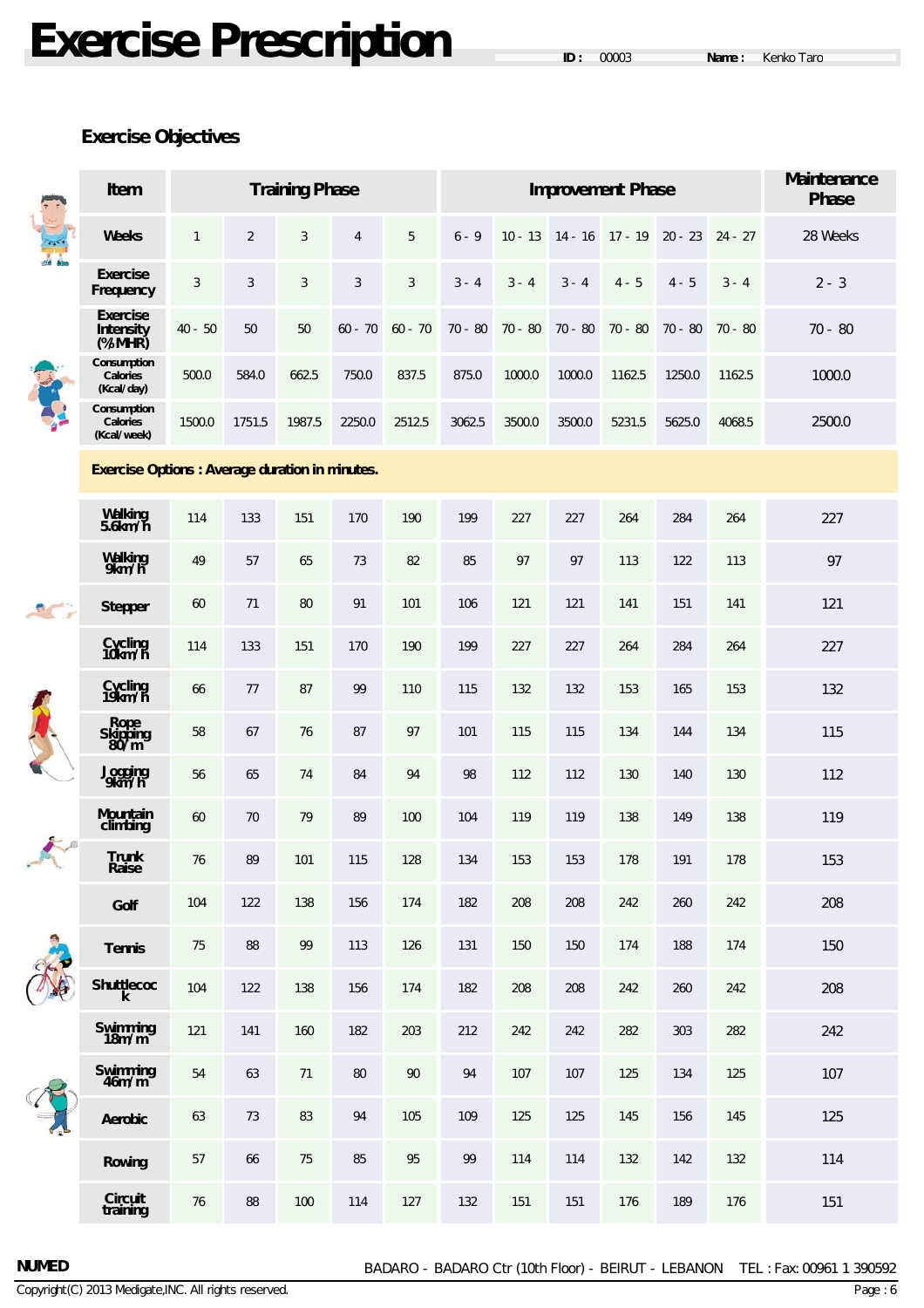# **Dietary Prescription**

## **Main Dietary Prescription**

| <b>Basal Metabolic</b><br><b>Expenditure</b><br>1414.1 Kcal |                  | <b>Total Energy Expenditure</b><br>2131.1 Kcal |               | <b>Prescription Calories</b><br>2092.4 Kcal |  |
|-------------------------------------------------------------|------------------|------------------------------------------------|---------------|---------------------------------------------|--|
| <b>Macronutrient</b>                                        | <b>Breakfast</b> | Lunch                                          | <b>Dinner</b> | <b>Total</b>                                |  |
| Carbohydrate                                                | 341.0            | 418.0                                          | 372.0         | 1130.0 Kcal                                 |  |
| <b>Protein</b>                                              | 120.0            | 147.0                                          | 131.0         | 398.0 Kcal                                  |  |
| <b>Lipid</b>                                                | 170.0            | 209.0                                          | 186.0         | 565.0 Kcal                                  |  |
| <b>Total</b>                                                | 630.6            | 773.9                                          | 687.9         | 2092.4 Kcal                                 |  |

| <b>Recommended Food</b> |  |
|-------------------------|--|
|-------------------------|--|

| <b>Food Name</b>          | Quantity                      | Kcal | Characteristic       |
|---------------------------|-------------------------------|------|----------------------|
| Hamburger bun             | Half a bun, 9cm<br>Dia., 30g  | 80   | 1 Exchange of Starch |
| Soft white toast          | 2 toasts, thin,<br>7.5cm, 30g | 80   | 1 Exchange of Starch |
| Soft brown toast          | 2 toasts, thin,<br>7.5cm, 30g | 80   | 1 Exchange of Starch |
| Soft white toast          | 4cm Dia., 6(30g)              | 80   | 1 Exchange of Starch |
| Hard brown toast          | 4 cm Dia, 6 (22g)             | 80   | 1 Exchange of Starch |
| Kaak, white               | 24cm, 24g                     | 80   | 1 Exchange of Starch |
| Sandwich, white           | 9cm, 30g                      | 80   | 1 Exchange of Starch |
| Sandwich, whole grain     | 9cm, 30g                      | 80   | 1 Exchange of Starch |
| Bread, large, whole grain | 1/4 loaf, 32cm<br>Dia., 30g   | 80   | 1 Exchange of Starch |
| Kaak, small, round        | 8(24g)                        | 80   | 1 Exchange of Starch |
| Bread, large, white       | 1/4 loaf, 32cm<br>Dia., 30g   | 80   | 1 Exchange of Starch |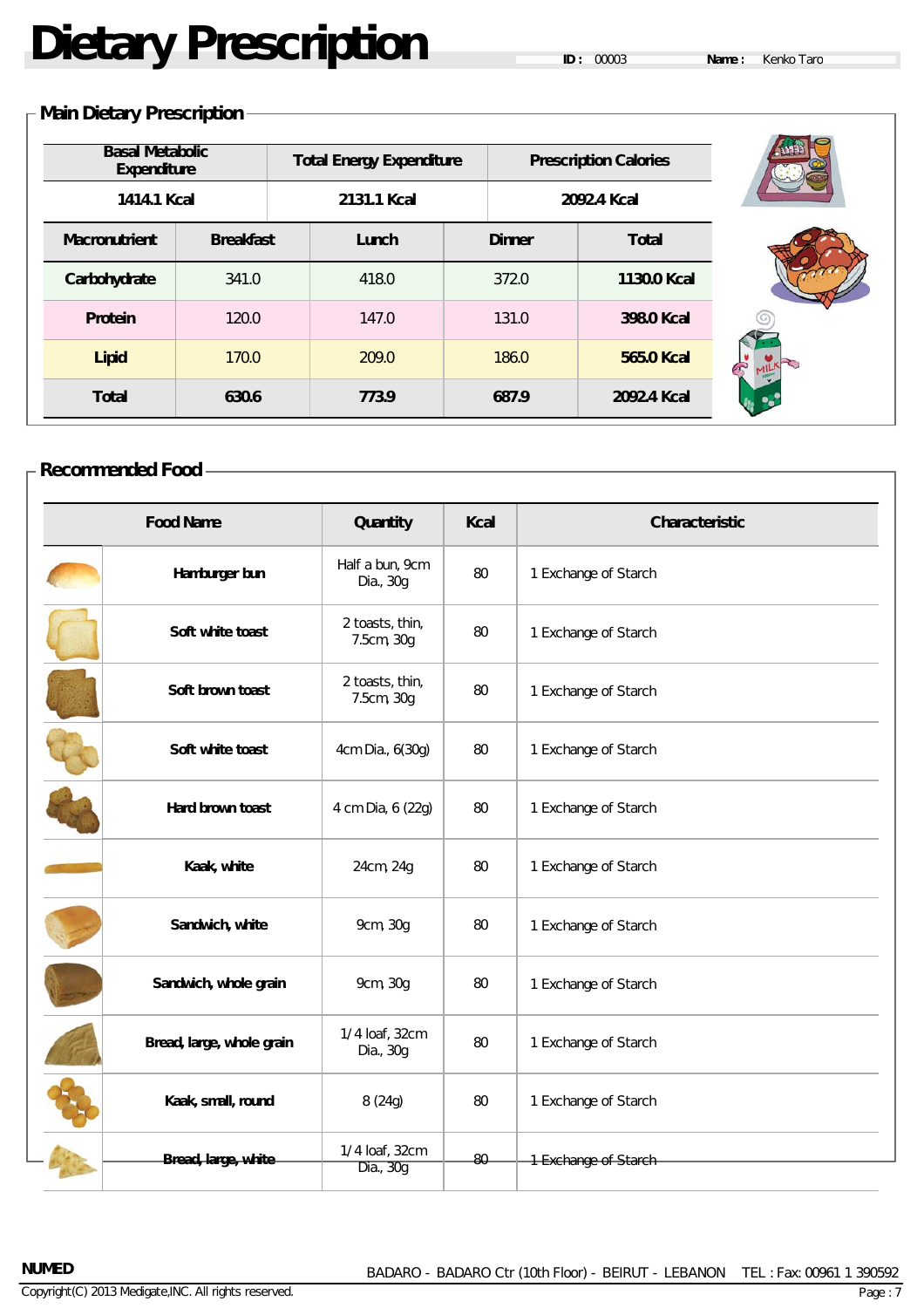| Halawi                        | 1slice, 30g         | 154.8 | 1.1 Exchanges of Starch + 1.5 Exchanges of Fat                           |
|-------------------------------|---------------------|-------|--------------------------------------------------------------------------|
| Chocolate spread              | 1 Tbsp, 15ml        | 100   | 0.8 Exchanges of Starch + 0.9 Exchanges of Fat, high<br>in saturated fat |
| Znood el sitt                 | 1 piece, 28g        | 104   | 0.8 Exchanges of Starch + 1 Exchange of Fat                              |
| Chocolate cake                | 1 slice, 30g        | 117   | 0.9 Exchanges of Starch + 1 Exchange of Fat                              |
| Doughnut, chocolate<br>glazed | 1 piece, 7.5cm dia. | 194   | 1.5 Exchanges of Starch + 1.9 Exchanges of Fat, high<br>in saturated fat |
| <b>Beer</b>                   | 330ml               | 142   | 1 alcoholic drink + 0.8 Exchanges of Starch                              |
| <b>Red wine</b>               | 120ml               | 102   | 1 alcoholic drink + 0.6 Exchanges of Sugar                               |
| Whiskey                       | 40 <sub>ml</sub>    | 100   | 1 alcoholic drink                                                        |